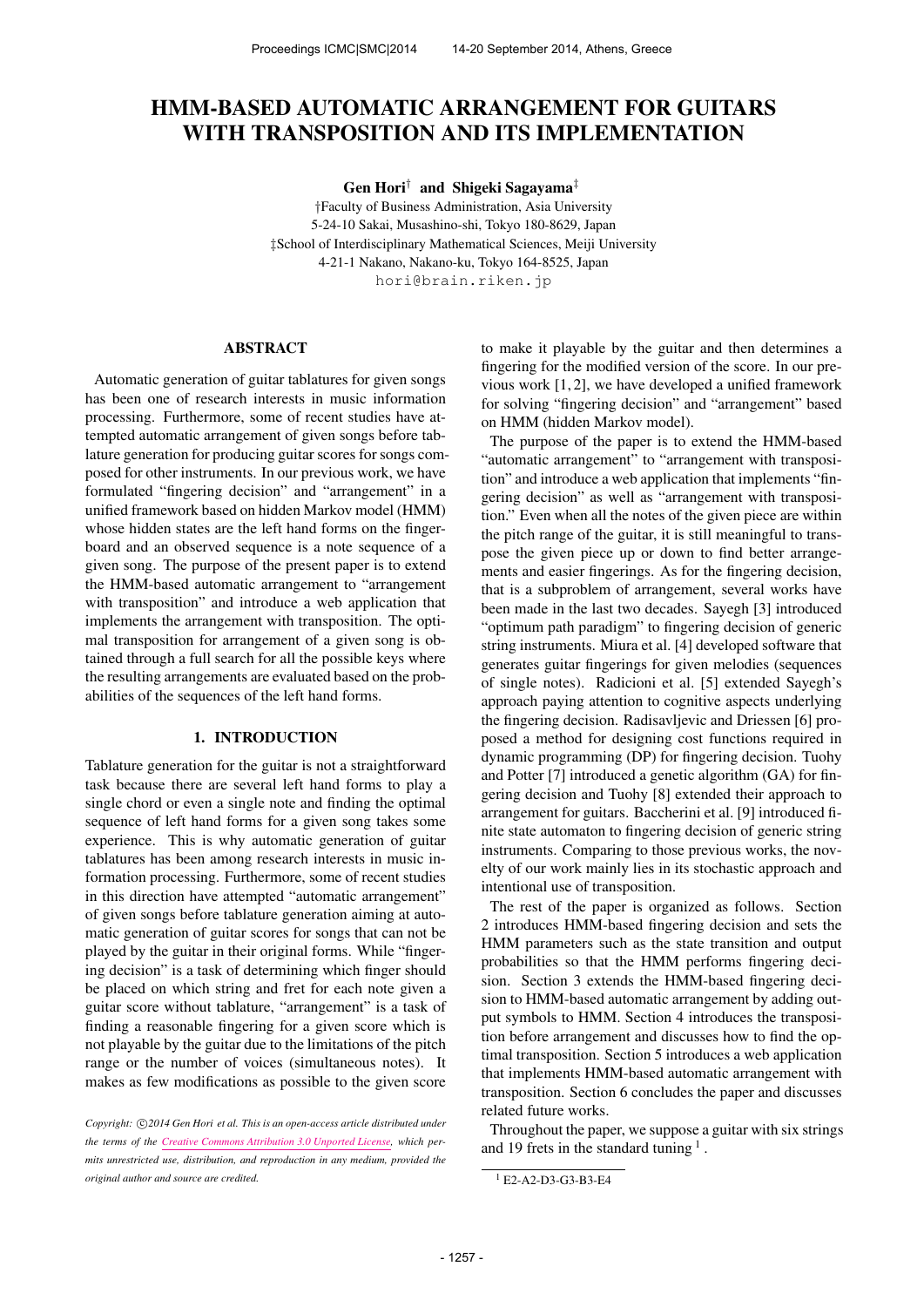### 2. HMM-BASED FINGERING DECISION

For fingering decision, we employ HMM whose hidden states are left hand forms and output symbols are chords played by the left hand forms. The HMM outputs only pieces that can be played by the guitar.

#### 2.1 HMM for fingering decision

In a guitar performance, a piece of music (a sequence of notes) is played by a fingering (a sequence of left hand forms). Conversely, "fingering decision" is a task of finding a fingering that plays the given piece of music. Generally, there are several fingerings for a single piece of music and various factors influence the choice of fingerings.

Fig.1 presents the hidden Markov model (HMM) we employ for fingering decision whose hidden states are left hand forms and output symbols are chords that are played by the forms. Here we restrict our attention to the pieces that can be considered as a "sequence of chords" where a chord is a set of notes that start and stop together. We note that, in the HMM for fingering decision, each hidden state (left hand form) outputs a unique output symbol (chord) while several hidden states can output the same output symbol. In this framework, the given sequence of chords (a piece of music) is considered to be generated from a hidden sequence of forms (a fingering). Although there are several fingerings for a single piece of music, the most probable fingering can be determined based on the HMM parameters such as the state transition and output probabilities discussed in the following subsection. Those HMM parameters model various factors that influence the choice of fingerings. The problem of finding the most probable sequence of hidden states is called the "decoding problem" and can be solved efficiently using the Viterbi algorithm [10].

### 2.2 HMM parameters

In standard applications of HMM, parameters such as the state transition and output probabilities are usually estimated using training data but HMM for fingering decision has a huge number of hidden states for which it is difficult to prepare enough training data. We choose to set those parameters manually as explained in the following.

We set the probability of the state transition from the form  $q_i$  to the form  $q_j$  given the time interval  $d_t$  between those two forms as

$$
a_{ij}(d_t) = p(z_t = q_j | z_{t-1} = q_i, d_t)
$$

$$
\sim \frac{1}{2d_t} \exp\left(-\frac{|I_i - I_j|}{d_t}\right)
$$

$$
\times \frac{1}{1 + I_j} \times \frac{1}{1 + W_j} \times \frac{1}{1 + N_j}
$$

where the first term of the right hand side is the density function of the Laplace distribution with the variance  $d_t$ . We define three difficulty levels of the form  $q_i$ , that is, the index finger position  $I_i$ , the width  $W_i$  and the number of working fingers  $N_i$ , and reflect them independently to the state transition probability. The number of working fingers  $N_i$  is obviously one of the difficulty levels of the form



Figure 1. HMM for fingering decision: The left hand forms are hidden states and the chords played by the forms are the output symbols. Each hidden state (left hand form) outputs a unique output symbol (chord) while several hidden states can output the same output symbol.

 $q_i$ . The index finger position  $I_i$  is also a difficulty level of the form  $q_i$  because a parallel translation to a higher position makes playing a chord more difficult. Also  $|I_i - I_j|$ represents the movement of the left hand along the neck. Usually, guitarist's index finger position is not changing all the time but is staying at a position for several notes and leaps a few frets to a new position. Consequently, the distribution of the difference of the index finger position is sparse and concentrates on the center. To approximate such a sparse distribution concentrated on the center, we employ the Laplace distribution. The time interval  $d_t$  between two forms inhibits the dependency of the next form choice on the previous form. For example, when the time interval is very long, the choice of next form is almost independent of the previous form. To take such inhibition into account, we let the variance of the Laplace distribution be proportional to the time interval  $d_t$ . This is an extension of standard HMM introduced by Bengio and Frasconi [11] and is called "input-output HMM."

We set the output probability of the chord  $x_t$  from the form  $q_i$  as

$$
b_{it} = p(x_t | z_t = q_i)
$$
  
 
$$
\sim \begin{cases} 1 & (\text{if } x_t = chord(q_i)) \\ 0 & (\text{if } x_t \neq chord(q_i)) \end{cases}
$$

where  $chord(q_i)$  denotes the chord played by the form  $q_i$ . This guarantees that the most probable sequence of forms is a fingering that plays the given piece.

## 3. HMM-BASED AUTOMATIC ARRANGEMENT

We employ the same input-output HMM for fingering decision with additional output symbols. HMM with additional output symbols can output pieces that can not be played by the guitar and relate such pieces to form sequences.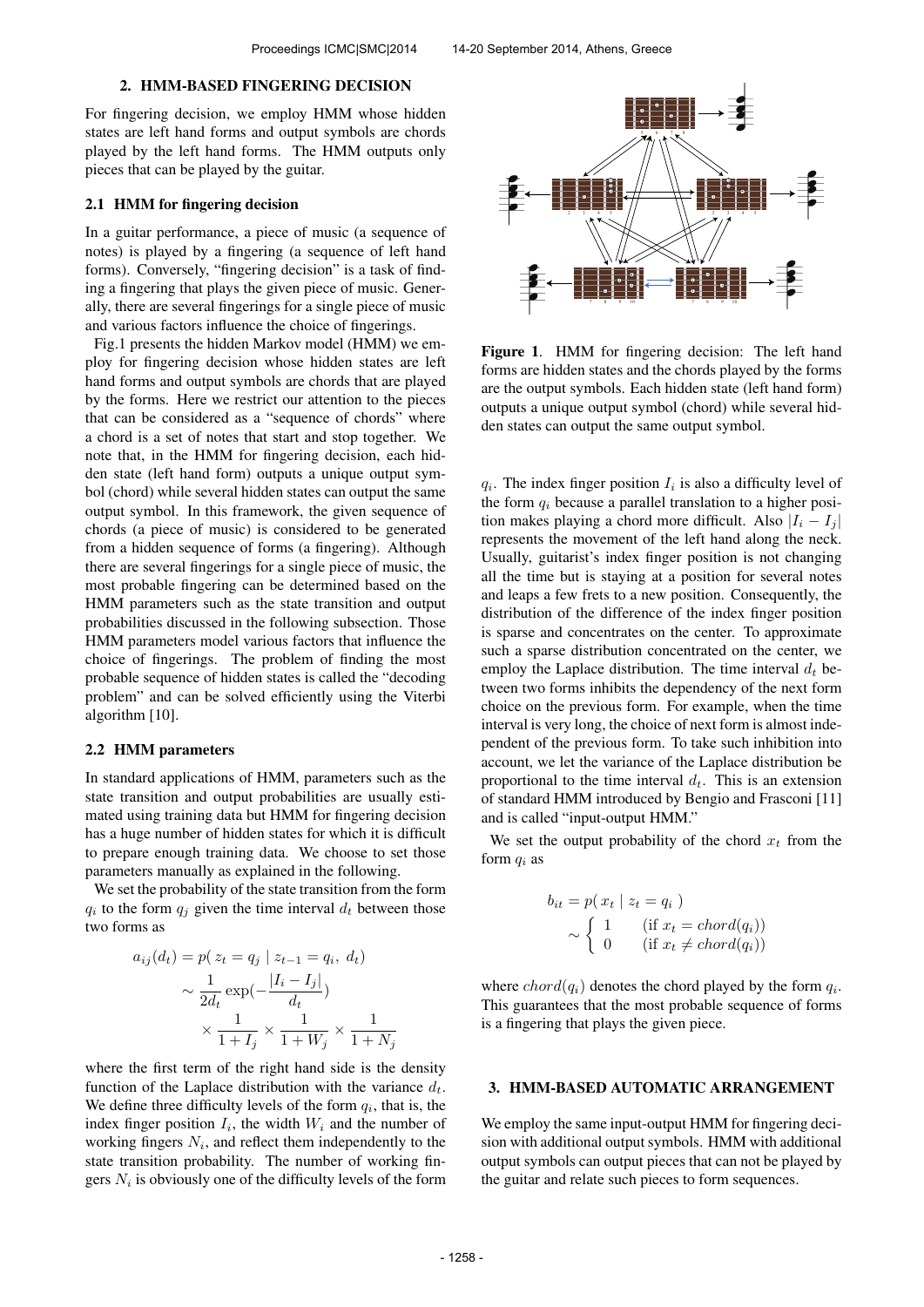#### 3.1 HMM for automatic arrangement

Basically the same HMM we employ for fingering decision can perform automatic arrangement by adding output symbols. In the HMM for fingering decision in Fig.1, each form outputs the chord played by the form. This guarantees that the most probable sequence of forms is a fingering that plays the given piece. On the other hand, in the HMM for automatic arrangement in Fig.2, each form also outputs some additional chords that can not be played by the guitar but can be modified to the chord played by the form. This qualifies the most probable sequence of forms as a fingering that plays a sequence of chords similar to the given piece.

Such chords that can not be played by the guitar can be modified to playable ones by omitting notes. When we omit notes of unplayable chords, we have to pay attention to the top and bottom notes that play important roles to create the impression of the piece. First, the top notes of chords basically form the melody line of the piece and cannot be omitted. If any chord includes a note above the pitch range of the guitar, we have no other choice than to transpose the piece down. We consider such "arrangement with transposition" in Section 4. Second, the bottom notes of chords are the "roots" and should not be omitted if possible. If a bottom note is below the pitch range of the guitar, it is better to move it up an octave. In our formulation of arrangement for guitars, we modify unplayable chords of a given piece using the following two operations: (1) to omit a note, and (2) to change octaves of a note. We use the operation (2) only when the changed note does not exceed the top note of the chord. If the changed note overlaps with an existing note, then the changed note is omitted.

#### 3.2 Output probability for arrangement

For automatic arrangement, we set the transition probabilities exactly the same as the HMM for fingering decision and change the output probability according to the additional output symbols. We set the output probability  $b_{it}$  to zero if the  $t$ -th chord  $x_t$  of a given piece cannot be modified to the chord played by the form  $q_i$  using the operations (1) and (2) explained in previous subsection. Otherwise we set the output probability  $b_{it}$  to a positive value. This setting of the output probability implements the HMM in Fig.2 and makes the most probable sequence of forms qualified as a fingering that plays a sequence of chords similar to the given piece. Furthermore, to choose chords with the minimum modifications, the output probability  $b_{it}$  needs to be a monotone decreasing function of the number of the operations required to modify the t-th chord  $x_t$  of a given piece to the chord played by the form  $q_i$ . For this purpose, we set the output probability of the chord  $x_t$  from the form  $q_i$ as

$$
b_{it} = p(x_t | z_t = q_i)
$$
  
\n
$$
\sim \begin{cases} \frac{1}{1 + M_{it}} & (\text{if } x_t \Rightarrow chord(q_i)) \\ 0 & (\text{if } x_t \neq chord(q_i)) \end{cases}
$$



Figure 2. HMM for automatic arrangement: Basically the same HMM for fingering decision can perform automatic arrangement by adding output symbols. Each left hand form outputs the chord played by the form as well as those with a few modifications so that the HMM can output pieces that can not be played by the guitar.

where  $M_{it}$  denotes the number of operations (1) and (2) required to modify the chord  $x_t$  to the chord played by the form  $q_i$  and we write  $x_t \Rightarrow chord(q_i)$  when the chord  $x_t$ can be modified to the chord played by the form  $q_i$  using the operations.

### 4. ARRANGEMENT WITH TRANSPOSITION

As we have pointed out in the previous section, when the highest note of the given piece exceeds the highest pitch of the guitar, we have no choice but to transpose the piece down before arrangement. Such pieces need to be transposed down at least such number of semitones that the highest note of the piece coincides with the highest pitch of the guitar. In addition, transposing down more semitones can help to find better arrangements and easier fingerings. Generally, even when all the notes of the given piece are within the pitch range of the guitar, it is still meaningful to transpose the given piece up or down to find better arrangements and easier fingerings.

However, for implementing the transposition before arrangement, the main problem is how to find the optimal number of semitones for transposition that gives the best results in arrangement and fingering. All the transpositions are not simply parallel displacements on the fingerboard due to the pitch ranges of the strings, that is, all the keys are not equivalent for the guitar. Each key has a possibility of clever arrangement or fingering exploiting open strings that can not be applied to any other keys and we can not see it until we perform arrangement or fingering decision.

In our formulation, the evaluation of arrangement or fingering is well-defined as the probability of the sequence of forms that gives the arrangement or the fingering. When one key is selected for transposition, the Viterbi algorithm quickly finds the most probable sequence of forms that outputs the given piece transposed to the key. Then we can compare two keys or more for transposition using the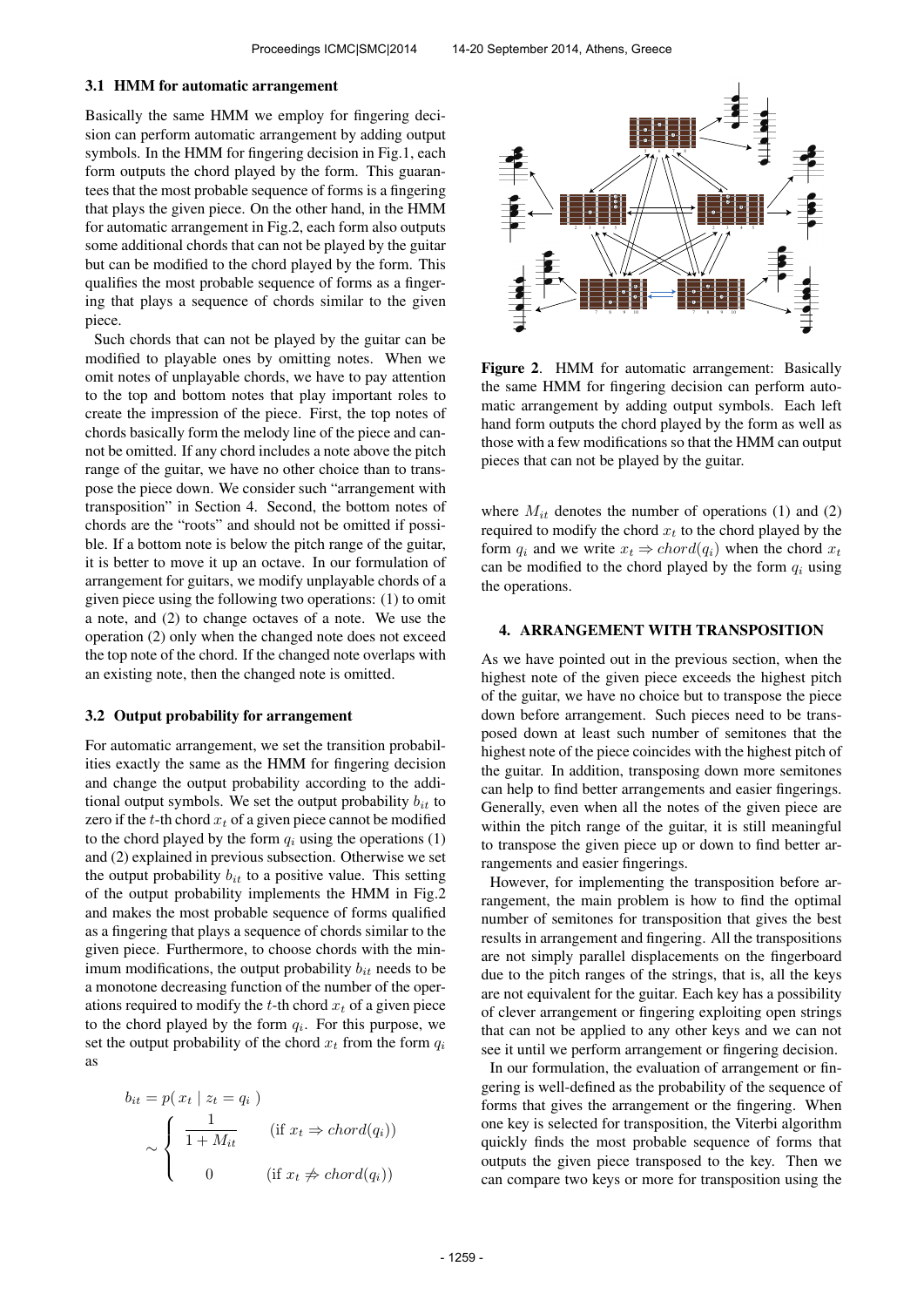

Figure 3. The opening section of "Joy to the world" (top), the logarithm of the probability of the best form sequence for the above score for each transposition (middle) and the rate of notes with the open string pitches for each transposition (bottom): The probability of the best form sequence is influenced by more factors and shows more complex response to transpositions than the rate of notes with the open string pitches.

probabilities of the most probable sequences for each keys. Furthermore, we can run the Viterbi algorithm for all the possible keys and compare the probabilities to find the optimal key among the possible keys. Comparing to typical discrete optimization problems, the search space (the set of possible keys) is very small and the full search is a realistic solution. Finding the optimal key for arrangement with transposition by a full search is an effective use of computation for music.

Fig.3 exemplifies the probability of the most probable sequence of forms as a function of the number of semitones for transposition for the opening section of "Joy to the world" given in its top. The logarithm of the probability of form sequence is given in the middle for transpositions from 4 semitones down to 4 semitones up and the rate of notes with the open string pitches of the guitar is given in the bottom for the sake of comparison. We take the rate of open string pitches for comparison because the number of open strings in left hand forms is related to the easiness of fingerings as well as the probability of form sequences and, in addition, the rate can be easily calculated from only



Figure 4. Examples of the simplified ABC notation used for loading song data in the web application. The unit note length is fixed to sixteenth note. The last example shows how to notate a "sequence of chords" which is an assumption on a piece to arrange in our formulation.

the distribution (or histogram) of the notes of a given piece of music. The rate of open string pitches exhibits alternate rises and falls due to the relation between the scale structure and the open string pitches. On the other hand, the probability of the best sequence of forms exhibits more complex response to transpositions mainly because it depends not only on the histogram of notes but also on the aspect of time series of the notes in a given piece of music. The probability heavily depends on how notes are ordered while the rate does not. From this observation, it seems that there is no easy way to find the optimal number of semitones for transposition but to run the Viterbi algorithm for all the possible keys.

We implement "arrangement with transposition" based on the full search in the web application introduced in the following section.

## 5. WEB APPLICATION

We have implemented automatic arrangement for guitars with transposition described in the previous sections in a web application and made it open to public at

http://genhori.jp/guitar/ .

This section describes how to load song data and arrange it for guitars using the web application.

### 5.1 Song data format

The web application reads in song data using a simplified version of the standard ABC music notation<sup>2</sup>. The ABC music notation is a format designed to notate music using plain text, thus song data can be typed with any text editor. Fig.4 gives a few examples of the simplified ABC

<sup>2</sup> http://abcnotation.com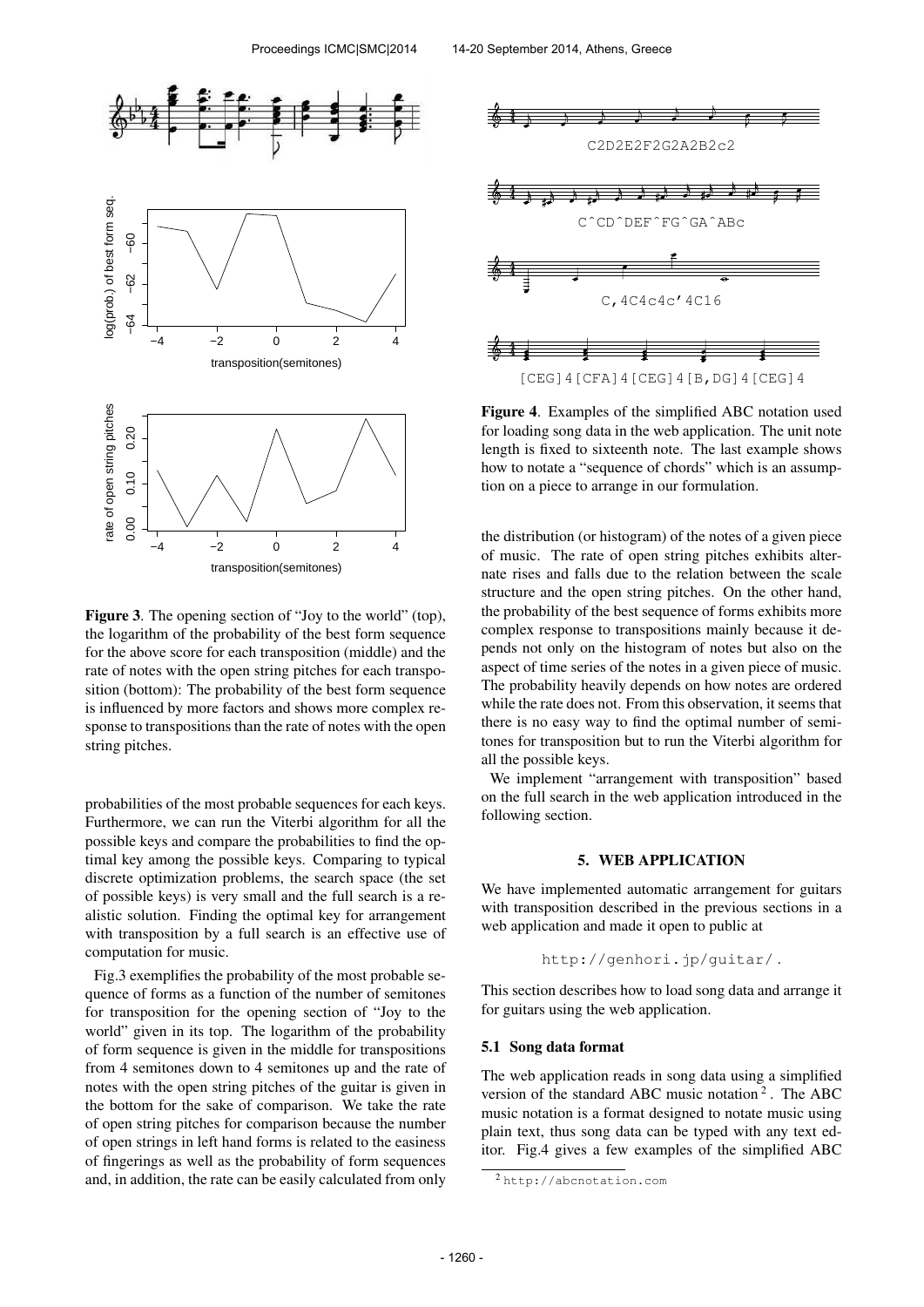



Figure 5. The user interface of the web application. The users are able to load song data using the simplified ABC notation, perform arrangement either with or without transposition and render guitar scores with tablature for printing using standard web browsers.

notation used for loading song data in the web application. First, a one-octave major scale from C3 to C4 with eighth notes is typed as C2D2E2F2G2A2B2c2, where the letters and the numbers show the pitches and the lengths of the notes respectively. The capital letters show the notes on the third octave (C3-B3) while the small letters the notes on the forth octave (C4-B4). For simplicity, we fix the unit note length to sixteenth note in the simplified ABC notation so that the number 2 means an eighth note. Secondly, a chromatic scale from C3 to C4 with sixteenth notes is typed as CˆCDˆDEFˆFGˆGAˆABc, where ˆ moves the following note up a semitone and the missing numbers mean the unit note lengths, that is, sixteenth notes. The third example shows that ' and , moves the preceding note up and down an octave respectively. The last example shows that notes in square brackets form a chord whose length is given by the number following the brackets. The ABC notation is suitable for notating a "sequence of chords" which is an assumption on a given piece to arrange in our formulation. A drag-and-drop user interface for loading song data using SMF (standard MIDI file) is presently being implemented.

## 5.2 User interface

Fig.5 presents the user interface of the web application. The users type in song data into the textarea and push the "Load ABC Data" button or choose a text file with song data and push the "Load ABC File" button then the loaded song data is displayed in the pianoroll like shown in the upper half of Fig.6. Next, the users push the "Arrange" button or the "Transpose and Arrange" button to perform

Figure 6. The pianoroll and the tablature displayed on the graphical user interface of the web application. Locating the cursor over any chord on the tablature displays a diagram of the chord to indicate the placements of each fingers on the fingerboard.

arrangement without or with transposition then the resulting arrangement is displayed in the tablature below the pianoroll like shown in Fig.6. In the tablature, locating the cursor over any chord displays a highlight box on the chord as well as a diagram of the chord below the tablature to indicate the placements of each fingers on the fingerboard. Finally, the users push the "Render Score" button to render a guitar score with tablature for printing.

## 6. CONCLUDING REMARKS

The HMM-based automatic arrangement has been extended to "arrangement with transposition." The optimal transposition for arrangement of a given piece has been obtained through a full search for all the possible keys. Each arrangements have been evaluated based on the probabilities of the sequences of forms. The probability of the best sequence of forms has shown complex response to transpositions mainly because it depends on the histogram of notes as well as the aspect of time series of the notes. From this observation, we have seen that running the Viterbi algorithm for all the possible keys is a realistic solution.

Next, we have developed a web application that implements automatic arrangement for guitars with transposition and made it open to public. The web application reads in song data in ABC notation and carry out arrangement with or without transposition. In near future, we will use the web application for subjective assessment with guitarists of the robustness and the limitations of the proposed method.